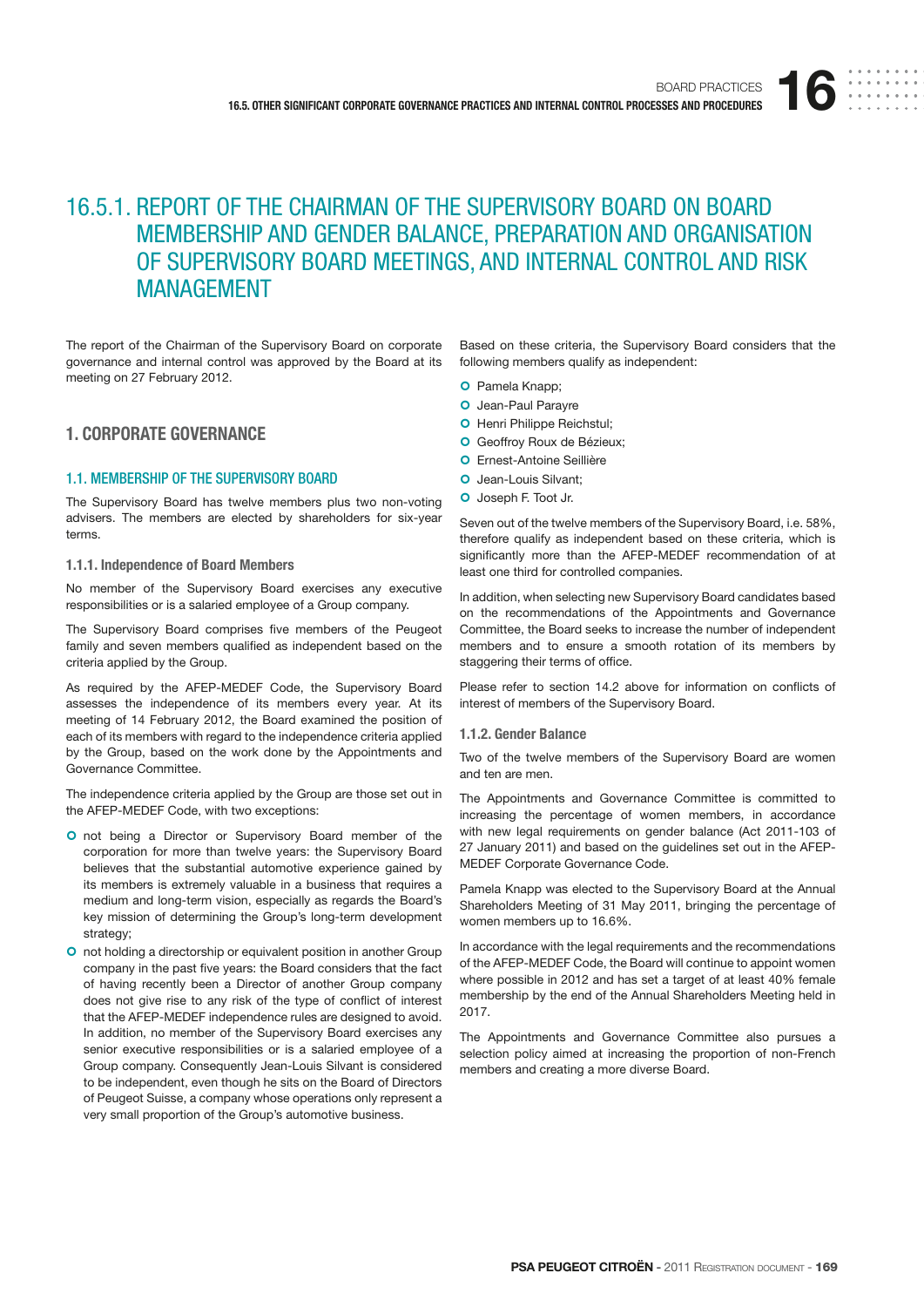## 1.2. PREPARATION AND ORGANISATION OF SUPERVISORY BOARD **MFFTINGS**

**1.2.1. The Supervisory Board's Roles, Responsibilities and Operating Procedures**

## Internal Rules

The current version of the Supervisory Board's internal rules, which is dated 9 February 2010, defines the Board's roles and responsibilities as follows:

- **O** The Supervisory Board appoints members of the Managing Board, can remove them from office and determines their compensation packages.
- **O** The Supervisory Board sets the amount of compensation for its Chairman and Vice-Chairman or Chairmen and determines the procedures for allocating attendance fees among its members.
- O In accordance with the law, the Supervisory Board acts as the oversight body of the Company, which is administered and managed by the Managing Board.

The Supervisory Board is therefore responsible for:

- Overseeing the Managing Board's management of the Company by performing any checks and controls it deems appropriate.
- Carrying out periodic controls of the Company's management (i) on a quarterly basis by reviewing business reports presented by the Managing Board and (ii) within three months of each year-end, by examining and issuing its opinion and comments on the annual financial statements of the Company and Group, as presented by the Managing Board, and on the management report to the Annual Shareholders' Meeting.
- **O** The Supervisory Board ensures that the strategy proposed and applied by the Managing Board fits with the Group's long-term vision as defined by the Supervisory Board.

The Board reviews the strategic plan and the various multi-year business plans, as well as the capital expenditure plan and the budget.

The internal rules stipulate that the Board is required to authorise in advance the following actions by the Managing Board as provided for in Article 9 of the Company's bylaws:

- **O** shareholder-approved share issues (whether paid up in cash or by capitalising retained earnings) and capital reductions;
- O any and all issues of ordinary or convertible bonds;
- **O** the drafting of any merger agreements or agreements for the sale of a business;
- O the signature or termination of any manufacturing or sales agreements representing a future commitment for Peugeot S.A., with companies whose corporate purpose is similar or related to that of Peugeot S.A., and generally the execution of any major transaction which substantially alters the scope of the business or the balance sheet structure of the Company or the Group.

The Managing Board may carry out the following actions only with the unanimous backing of all of its members or, failing that, with the prior authorisation of the Supervisory Board:

- O the purchase, sale, exchange or transfer of any and all operating real estate and businesses in transactions representing an amount in excess of the ceiling set by the Supervisory Board (currently €50 million);
- **O** the purchase, acquisition or sale of any equity interest in any and all existing or future enterprises directly or indirectly representing an immediate or future investment, expense, debt guarantee or

seller's warranty involving an amount in excess of the ceiling set by the Supervisory Board (currently €50 million);

O the signature of loan agreements, other than for bond issues, for a period or an amount in excess of the limits set by the Supervisory Board (currently €100 million).

Lastly, guarantees given on behalf of subsidiaries are submitted for Supervisory Board approval when the amount exceeds a certain level in accordance with the law. In 2011, such approval was required for individual guarantees exceeding €25 million, or when the cumulative amount of guarantees given during the year exceeded €125 million (excluding customs and tax bonds).

The Supervisory Board's internal rules also set out the following:

- **O** Supervisory Board information procedures, practices and guidelines.
- O The minimum number of Board meetings that must be held per year (currently five), as well as the procedures to be applied when holding the meetings and preparing the agenda.
- **O** The roles and responsibilities of Supervisory Board Committees.
- **O** The procedures for assessing the Board's performance.
- **O** The obligations of Board members, particularly the requirement to comply with the Stock Market Code of Ethics introduced in 2010, which each Board member has signed.

#### Stock Market Code of Ethics

The Stock Market Code of Ethics sets out the rules on dealings by Supervisory Board members, non-voting advisers and Managing Board members in securities issued by Peugeot S.A., Société Foncière Financière et de Participations (FFP) or Faurecia. The Code provides for preventive measures under which Board members and corporate officers may trade in these securities while complying with market integrity rules.

It was updated by the Supervisory Board at its meeting of 14 February 2012, mainly to take account of the changes introduced in Act 2010- 1249 of 22 October 2010 on banking and financial regulation. It has also been extended to cover members of the Executive Committee.

In particular, the people concerned by the Code are now prohibited from carrying out any hedging transactions on the Group's securities, including through the use of options.

### Operating Procedures

Approximately two weeks before each Supervisory Board meeting all of the Board's members receive the agenda of the forthcoming meeting and the draft minutes of the previous meeting.

In addition, at the end of the week preceding the planned meeting, the Board members are sent an information pack containing a copy of the minutes of the previous meeting, the presentations to be given for each agenda item, the minutes of the meetings of the Board Committees and, where the meeting involves examining a quarterly business review, the Report of the Managing Board. The packs also contain the schedule for the meetings of the Supervisory Board and the Board Committees, an update of the "blackout periods" during which Board members are prohibited from trading in the Company's securities (as specified in the Stock Market Code of Ethics), press articles that have been published about the Group since the last Board meeting, and any external financial analyses that have been released. A copy of the pack is usually also provided in the meeting itself.

Members of the Managing Board attend Supervisory Board meetings and the Statutory Auditors attend the meetings where the annual and interim financial statements are examined.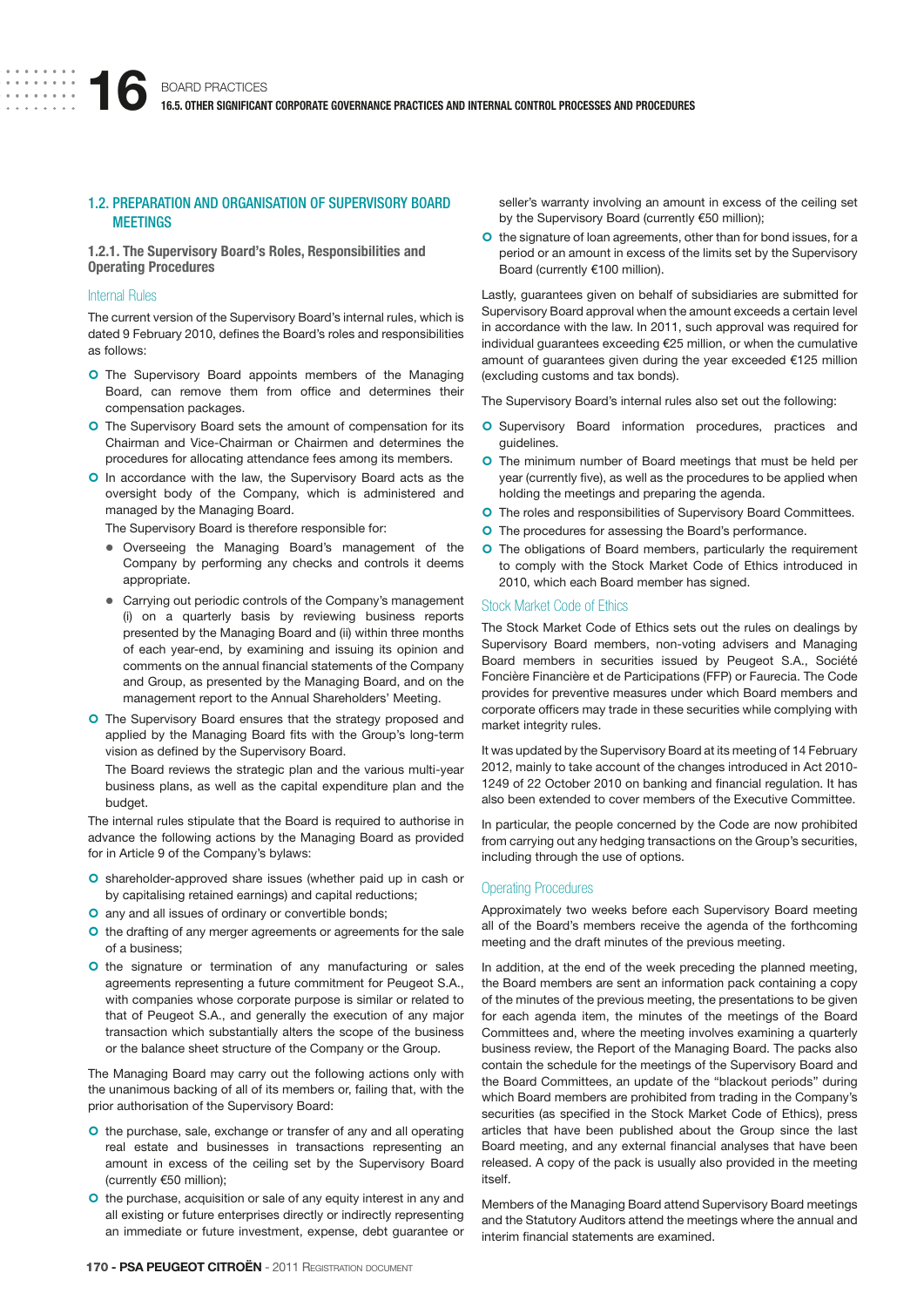The schedule for each year's meetings is prepared in April of the preceding year. Ordinary Supervisory Board meetings are systematically preceded by meetings of the Finance and Audit Committee, the Appointments and Governance Committee and the Compensation Committee.

Each ordinary Supervisory Board meeting lasts for a minimum of three and a half hours, but may be longer when required. The Chairman of the Board may call special meetings where necessary.

#### Assessment of the Board's Performance

The Supervisory Board's internal rules require the Board "to perform a regular self-assessment of its operating and control procedures".

In February 2011 the Supervisory Board carried out a formal assessment of its own work and the work performed by its Committees based on an individual questionnaire completed by each Board member. The key issues addressed by the questionnaire were: (i) Board membership, (ii) quality of Board meetings, (iii) Board Committees, (iv) understanding of the Group.

In summary, the Board members agreed that the Board structure should evolve in line with three principles: increasing the number of women members, increasing the number of non-French members and diversifying the Board's expertise. They considered that Board meetings were organised in a way that enabled them to take decisions, communicate and participate effectively.

They expressed a wish to see employment, ethical and social responsibility issues addressed more regularly by the Board. In this respect, the Board decided that these issues would be addressed by the Appointments and Governance Committee and reviewed at least once a year by the Supervisory Board.

Some members also expressed the wish to have greater resources at their disposal to improve their understanding of the Group and its strategic visions, particularly in the various geographical areas of operation.

Assessments of the Board Committees were positive. Two new independant members joined the committees in 2011: Joseph F. Toot Jr. was appointed to the Compensation Committee in April and Pamela Knapp to the Finance and Audit Committee in July.

A new self-assessment was performed in February 2012.

#### **1.2.2. Supervisory Board Meetings in 2011**

The Supervisory Board met six times in 2011, with an average attendance rate of 97%.

During five of these meetings - held on 8 February 2011, 19 April 2011, 26 July 2011, 25 October 2011 and 13 December 2011 - the Board reviewed business reports presented by the Managing Board concerning the Group's sales and manufacturing performance, as well as the financial results of its various divisions, and its overall financial situation. During these meetings, the Board was also informed about events affecting employees and quality, and gave its opinion on the Group's strategic growth vision, which it discussed in detail with the Managing Board during the February, April, October and December meetings.

The 8 February meeting was attended by the Statutory Auditors and included presentations of the full-year 2010 financial statements of the Company and the Group. During the meeting, the Board approved the nomination of Pamela Knapp as member of the Supervisory Board to replace Jean-Louis Masurel.

At the 19 April meeting, the Board reviewed the agenda, management report and proposed resolutions for the annual shareholders' meeting due to take place on 31 May 2011 and approved its own report to the meeting. The Board also appointed Joseph Toot Jr. to the Compensation Committee.

At the 26 July meeting, attended by the Statutory Auditors, the Board reviewed the 2011 interim results. It authorised the issuance of a guarantee to the EIB for the €125 million financing package granted to Peugeot Citroën Automobiles SA (PCA). It appointed Pierre Todorov as Group Corporate Secretary, effective 1 September 2011, to replace Jean-Claude Hanus who has retired, and also appointed Pamela Knapp to the Finance and Audit Committee.

At the 16 September meeting, the Board authorised the issuance of notes under Peugeot SA's Euro Medium Term note programme, in accordance with Article 9 of the Company's bylaws.

At the 25 October meeting, the Managing Board presented the Group's draft 2012-2014 medium-term plan. The Supervisory Board renewed the Managing Board's authorisation to give guarantees in an aggregate amount of €125,000,000 and a maximum amount per guarantee of €25,000,000 (except for tax and customs bonds, for which there is no maximum limit). This authorisation is valid from 1 January 2012 to 31 December 2012.

At the December meeting, the Board reviewed the Managing Board's quarterly report, the 2012 budget and Finance and Audit Committee's report. In addition, the Supervisory Board continued to discuss the medium-term plan with the Managing Board.

The Board also authorised the Managing Board to make one or more issues under the Company's Euro Medium Term note programme up to a maximum aggregate amount of €1 billion during the period to 31 December 2012.

#### **1.2.3. Supervisory Board Committees**

The Supervisory Board is assisted by four specialised committees:

- O the Finance and Audit Committee, which has five members, three of whom are independent: Jean-Paul Parayre (Chairman), Marc Friedel, Pamela Knapp, Robert Peugeot and Marie-Hélène Roncoroni.
- **O** the Strategy Committee, which has seven members, four of whom are independent:

Robert Peugeot (Chairman), Jean-Paul Parayre, Jean-Philippe Peugeot, Thierry Peugeot, Philippe Reichstul, Ernest-Antoine Seillière and Jean-Louis Silvant.

**O** the Appointments and Governance Committee, which has six members, three of whom are independent:

Jean-Philippe Peugeot (Chairman), Thierry Peugeot, Robert Peugeot, Ernest-Antoine Seillière, Jean-Louis Silvant and Geoffroy Roux de Bézieux.

O the Compensation Committee, which has six members, four of whom are independent:

Thierry Peugeot (Chairman), Jean-Philippe Peugeot, Geoffroy Roux de Bézieux, Ernest-Antoine Seillière, Jean-Louis Silvant and Joseph Toot Jr.

The role of these Committees is to prepare matters to be discussed at Supervisory Board Meetings. They issue proposals, recommendations and opinions on the areas falling within their terms of reference and submit them to the Supervisory Board at its meetings.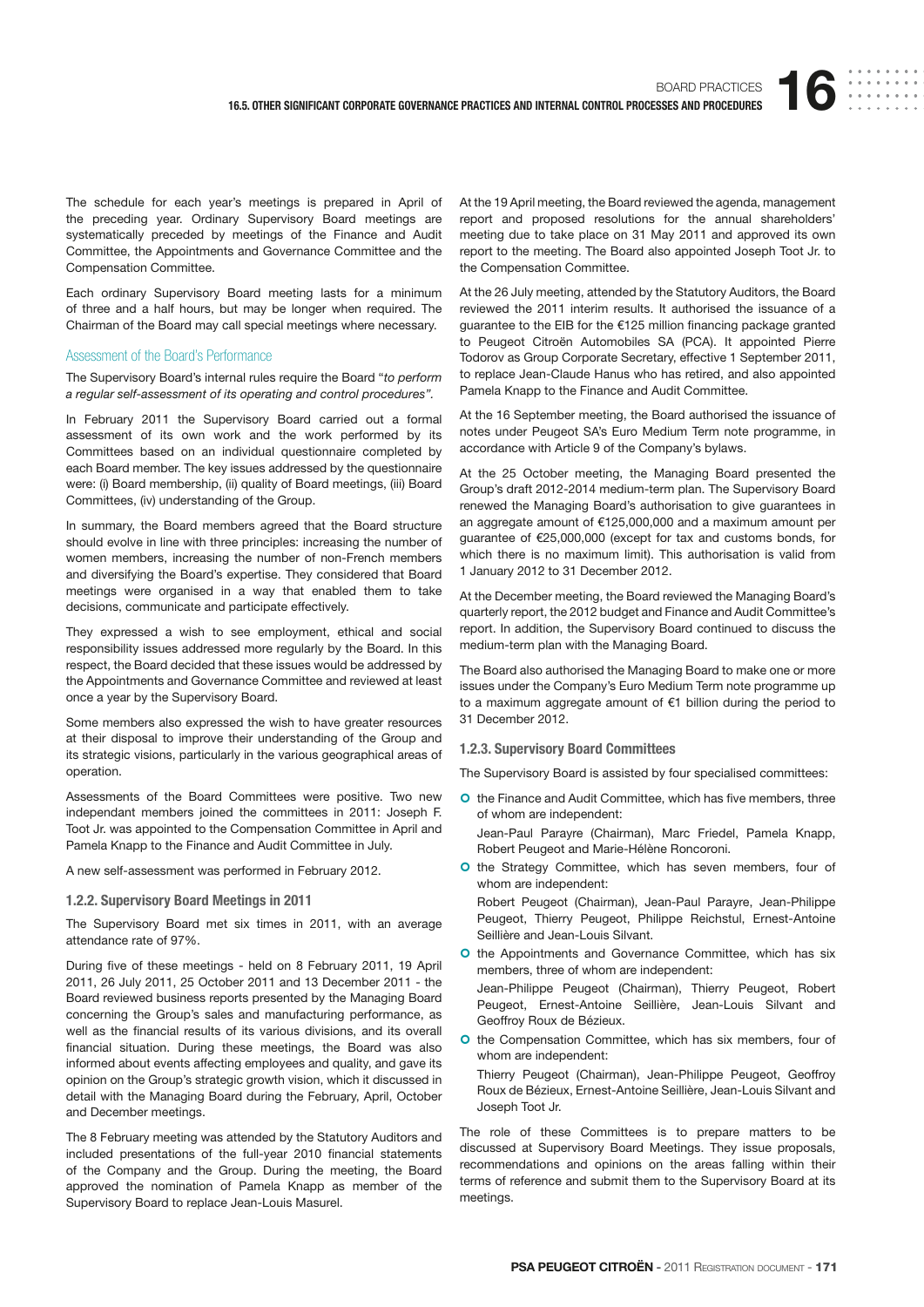# 1.2.3.1. Finance and Audit Committee

#### Members

The Finance and Audit Committee comprises five members, who are appointed in their own name and may not be represented by another party.

Three of its members - Jean-Paul Parayre (Chairman), Marc Friedel and Pamela Knapp (appointed in July 2011) - are classified as independent in accordance with the criteria applied by the Group.

Pamela Knapp's appointment was made pursuant to the Report of the Working Group on Audit Committees published by the AMF on 22 July 2010. The Board considers that her experience as Chief Financial Officer first of the Siemens AG Group and then of the GfK SE Group have given her specific expertise in financial and accounting matters.

In addition, the Committee's Chairman, Jean-Paul Parayre, has the accounting and financial expertise required to hold this position, acquired during his service within various French ministries and as a senior executive in major French groups.

Marie-Hélène Roncoroni, who represents the Company's main shareholder, has specific knowledge in financial and accounting matters, and worked for seven years in the Group's Finance Department.

#### Roles and Responsibilities

In accordance with Article L.823-19 of the French Commercial Code and it's internal rules, the Finance and Audit Committee oversees the following matters:

- **O** preparation of financial information;
- O effectiveness of the internal control and risk management systems;
- O statutory audit of the Company's annual financial statements and the Group's consolidated financial statements;
- **O** independence of the Statutory Auditors.

It is also responsible for informing the Board of its opinion on offbalance sheet commitments and any project requiring prior approval by the Board, notably corporate actions.

As part of its duty to oversee the effectiveness of internal control systems, the Committee issues an opinion on the Internal Audit plan for the coming year and is informed of the findings of the Internal Audits performed in implementing the plan.

The Committee, which enjoys free access to all the information it needs, can meet with the persons responsible for internal control and with the Statutory Auditors, with or without the presence of Managing Board members.

#### Finance and Audit Committee Meetings in 2011

The Finance and Audit Committee met six times in 2009, with a 100% attendance rate.

In 2011, it continued the Statutory Auditor rotation process initiated in 2010, issuing a recommendation on the Statutory Auditors to be nominated for election at the Annual Shareholders Meeting of 31 May 2011.

In January 2011, a meeting dedicated to internal audit was held without the presence of the Chief Financial Officer or the members of the Managing Board. During this meeting, the Committee reviewed the results of the internal audits carried out in 2010 along with the internal auditors' recommendations in each case, and also discussed the 2011 audit programme. The Committee requested that it be given a detailed risk management map for the Group, as

well as regular reports on the work of Banque PSA Finance's Audit Committee. It also recommended that the coverage provided by the internal auditors should keep pace with the Group's international expansion. The head of Internal Audit updated the Committee on the internal audit programme and the Committee gave its opinion on the organisation of the Internal Audit function.

In February 2011, the Committee met with the Statutory Auditors to review the 2010 statutory and consolidated financial statements. During the meeting the Chief Financial Officer presented a map of the Group's risks and significant off-balance sheet commitments.

In April 2011, the Committee reviewed and approved the proposed financial resolutions to be put to the Annual Shareholders Meeting. It also examined trends in the Group's short and medium-term debt.

In July 2011, the Committee met with the Statutory Auditors and the Chief Financial Officer, without the presence of Managing Board members, to review the consolidated financial statements for the first half of 2011. It also reviewed the Group's financing and strategic outlook for the second half of the year and examined the risk management system, the structure and operating procedures of the Group's Internal Audit function as well as the findings of the assignments performed by the Internal Audit teams as part of the annual audit plan.

In October and December, the Committee reviewed the Group's financing strategy the draft medium-term plan, its real estate policy and issues relating to the Group's credit rating.

# 1.2.3.2. The Strategy Committee

#### Members

The Committee comprises seven members, appointed in their own name and not as representatives of corporate Supervisory Board members.

Four of the members - Jean-Paul Parayre, Henri Philippe Reichstul, Ernest-Antoine Seillière and Jean-Louis Silvant - are classified as independent in accordance with the criteria applied by the Group.

#### Roles and Responsibilities

The role of the Strategy Committee is to examine the Group's longterm future, reflect on potential avenues of growth and give its opinion on the Group's broad strategic vision.

In this respect, it makes recommendations on the long-term strategic plans and the medium-term plan presented by the Managing Board.

The Strategy Committee examines all major projects from their outset and is kept informed of the projects' terms and conditions (particularly their financial structure), as well as of any changes and developments.

In particular, the Committee meets to discuss any project that falls within the scope of Article 9 of the Company's bylaws, whereby the Supervisory Board must approve in advance "the signature or termination of any manufacturing or sales agreements representing a future commitment for Peugeot S.A., with companies whose corporate purpose is similar or related to that of Peugeot S.A. and generally the execution of any major transaction which substantially alters the scope of the business or the balance sheet structure of the Company or the Group".

#### Strategy Committee Meetings in 2011

The Strategy Committee met three times in 2011, with a 100% attendance rate. The meetings were attended by the members of the Managing Board and Group executives involved in the issues discussed.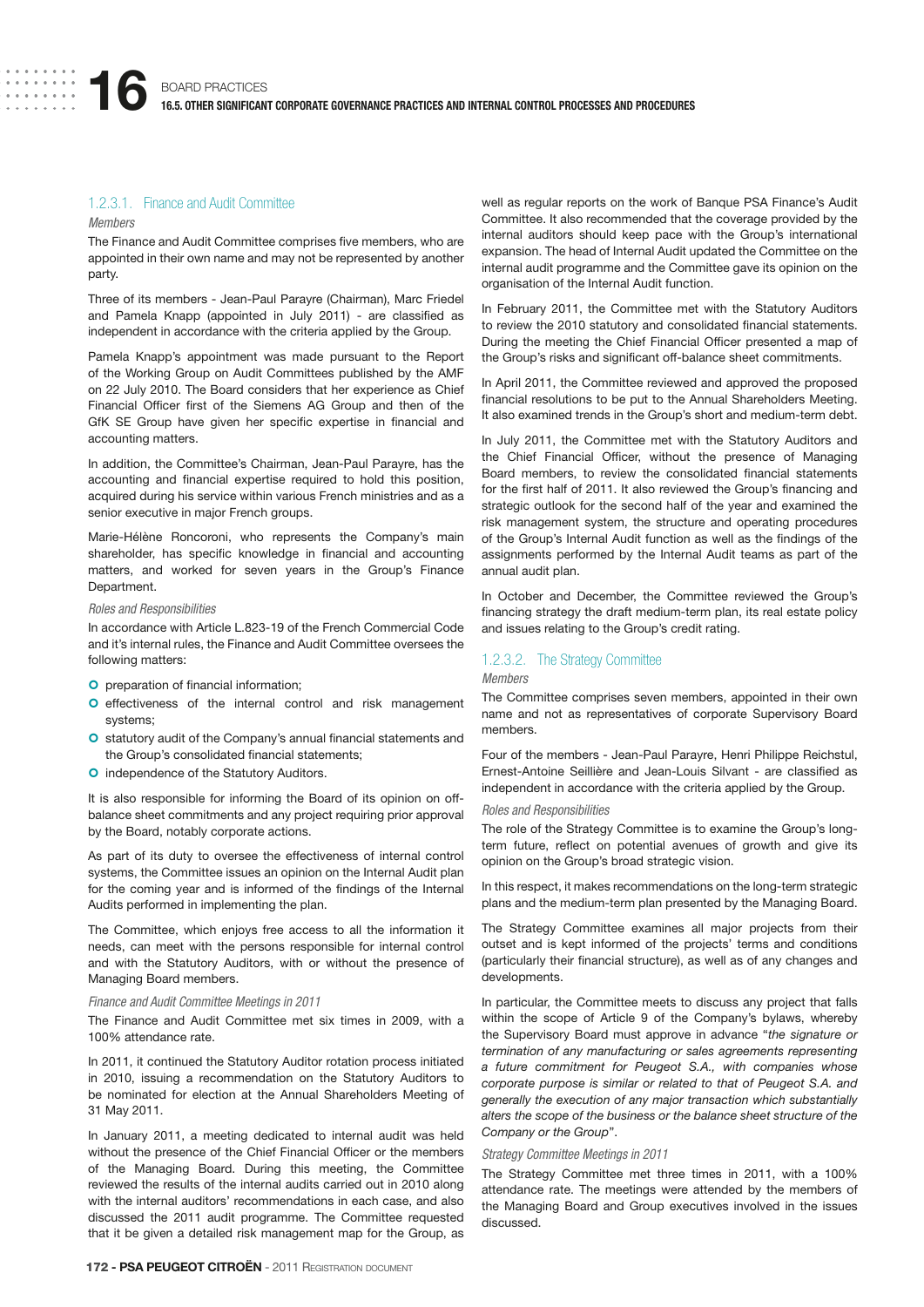In March, the Committee mainly reviewed the Group's strategic growth projects and possible cooperation opportunities.

In June, it looked at the Group's long-term ambitions, as expressed by the Peugeot and Citroën brands.

In October, it reviewed the draft medium-term plan and the proposed asset disposals.

In October, the Committee presented its report to the Supervisory Board on the main strategic plans proposed by the Managing Board.

# 1.2.3.3. The Appointments and Governance Committee

#### Members

The Committee comprises six members, who are appointed in their own name and may not be represented by another party.

Three of its members - Ernest-Antoine Seillière, Jean-Louis Silvant and Geoffroy Roux de Bézieux - are classified as independent in accordance with the criteria applied by the Group.

## Roles and Responsibilities

The Appointments and Governance Committee prepares Supervisory Board discussions concerning the appointment of new members of the Supervisory Board and Managing Board, by proposing selection criteria, organising the selection process, recommending candidates for appointment or re-appointment, and monitoring succession plans for members of the Managing Board.

It tracks changes in French and European legislation concerning the governance of companies whose shares are traded on a regulated market, as well as all of the recommendations issued by market regulators and representatives of listed companies. It also submits opinions or recommendations to the Supervisory Board concerning governance issues.

## Appointments and Governance Committee Meetings in 2011

The Appointments and Governance Committee met seven times in 2011, with a roughly 100% attendance rate.

At the beginning of the year, the Committee focused on seeking a new candidate for election to the Supervisory Board to replace Jean-Louis Masurel, who had agreed to stand down. Pamela Knapp was nominated as a result of this process.

The Committee examined the independence of each member of the Board and the way in which the Board membership structure should evolve.

In April, the Committee reviewed the process of succession planning for the Group's key executives. During the meeting, the Committee also discussed the possible creation of a new Ethics Committee, but concluded that there was no immediate need and that social responsibility issues more broadly could be reviewed at least once a year by the Supervisory Board. Note that an Ethics Committee exists within the Group, chaired by the Corporate Secretary (see section 2.4.1 of this report, below).

In July, the Committee continued its work on succession planning for Managing Board members and key executives.

In October, the Committee reviewed the proposed reorganisation of the Brands Department and the proposal to nominate two new independent members for election to the Supervisory Board at the Annual Shareholders Meeting held in 2012.

As each year, the Committee took part in the Board's selfassessment process, finalised the questionnaire given to the members and, in response to the findings, made recommendations on actions designed to meet members' expectations, ensure that the Board continues to function effectively and improve its corporate governance practices.

## 1.2.3.4. The Compensation Committee

# Members

The Compensation Committee comprises six members, who are appointed in their own name and may not be represented by another party:

Four of the members - Geoffroy Roux de Bézieux, Ernest-Antoine Seillière, Jean-Louis Silvant and Joseph Toot Jr. - are classified as independent in accordance with the criteria applied by the Group.

Joseph Toot Jr. was appointed to the Committee in April 2011 in order to balance up the Committee compared with the Appointments and Governance Committee and to increase the number of independent members.

#### Roles and Responsibilities

The Compensation Committee prepares Supervisory Board discussions regarding all aspects of compensation and benefits for the Chairman, Vice-Chairmen and other members of the Supervisory Board and the Board Committees, as well as the Chairman and other members of the Managing Board.

To fulfil these responsibilities, the Committee stays informed of French and European regulations on executive compensation in listed companies, all market recommendations and practices, levels and forms of compensation of senior executives who are not on the Managing Board, as well as the Managing Board policies for reviewing and updating these compensation packages.

## Compensation Committee Meetings in 2011

The Compensation Committee met eight times in 2011, with a roughly 100% attendance rate.

At the beginning of the year, the Committee recommended a new rule whereby the base salary of Managing Board members would be reviewed mid-term. It also determined the incentive bonuses for Managing Board members.

The Committee examined, for each member, the maximum percentage of the base salary that the bonus could represent and the applicable Group and personal performance criteria. During the April meeting, the Committee also recommended an increase in the attendance fees paid to the Chairman and Vice-Chairmen of the Board, as well as an increase in the aggregate amount of attendance fees to €1 million.

In July, the Committee made recommendations on the allocation of annual attendance fees to members of the Board and the Committees within the aggregate amount voted at the Annual Shareholders Meeting.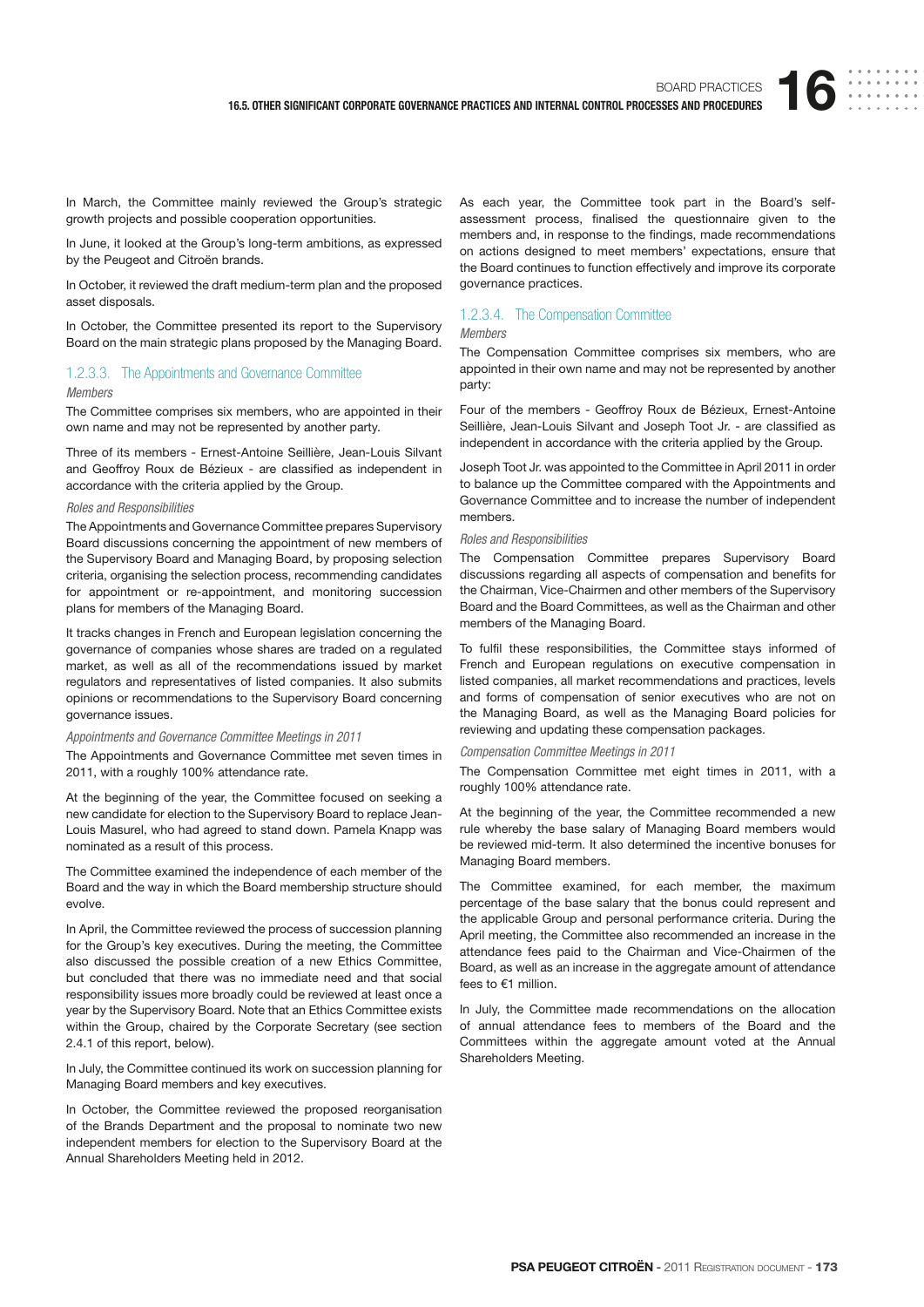In December, the Committee recommended that, in view of the current climate, the base salary of the Chairman and other members of the Managing Board should not be increased in 2012. It also voted in favour of introducing a requirement for the Managing Board members to hold shares of the Company, effective as of June 2013. The Board agreed to these recommendations.

## 1.3. ADOPTION OF THE AFEP-MEDEF CORPORATE GOVERNANCE CODE

As stated in section 16.4 above, the Company has adopted the AFEP-MEDEF Corporate Governance Code, as applicable to French joint-stock companies with a Managing Board and Supervisory Board.

The table below summarises the recommendations of the AFEP-MEDEF Code which the Company does not apply due to the specific features of its legal structure and operating methods or those of the automotive industry.

| <b>Relevant recommendation</b>                                                      | <b>Reasons</b>                                                                                                                                                                                                                                                                                                                                                                                                                                                                                                                                                                                                                                                                                            |
|-------------------------------------------------------------------------------------|-----------------------------------------------------------------------------------------------------------------------------------------------------------------------------------------------------------------------------------------------------------------------------------------------------------------------------------------------------------------------------------------------------------------------------------------------------------------------------------------------------------------------------------------------------------------------------------------------------------------------------------------------------------------------------------------------------------|
| <b>Independence of Supervisory</b><br><b>Board members</b>                          | The Supervisory Board has elected not to apply two of the AFEP/MEDEF's independence criteria:<br>Not being a Director or Supervisory Board member of the corporation for more than twelve years: specific features of the<br>automotive industry. Please refer to section 1.1.1. above for more details.<br>Not holding a directorship or equivalent position in another Group company in the past five years: the Board considers that the fact<br>of having recently been a Director of another Group company does not give rise to any risk of the type of conflict of interest that the<br>AFEP-MEDEF independence rules are designed to avoid. Please refer to section 1.1.1 above for more details. |
| Proportion of independent<br>members on the Finance and<br><b>Audit Committee</b>   | 40% of members are independent compared with the recommendation of at least two thirds: The reason for the shortfall is the<br>presence on the board of representatives of the Group's reference shareholder the Peugeot family.                                                                                                                                                                                                                                                                                                                                                                                                                                                                          |
| <b>Term of office of Supervisory</b><br><b>Board members</b>                        | Current members of the Supervisory Board are elected for a term of six years rather than four as recommended in the AFEP-MEDEF<br>Code, However:<br>a supervisory and oversight body needs to be in place for a certain amount of time in order to be able to effectively perform its<br>duties;<br>members of the Managing Board are appointed for four-year terms; and<br>the dates on which the current Supervisory Board members are due to retire by rotation range from 2012 to 2017; and<br>at the next Shareholders Meeting on 25 April 2012, the term of two candidates proposed for election to the Board will be set at two<br>years.                                                          |
| Variable component of<br>attendance fees for Board and<br><b>Committee meetings</b> | There is no justification for introducing variable fees based on attendance for the following reason:<br>the average attendance rate at Supervisory Board meetings was 97% in 2011;<br>the average attendance rate at the various Committee meetings ranged from was close to 100% in 2011;<br>the Chairman of the Supervisory Board frequently consults Board members on issues outside of scheduled meetings, and likewise,<br>Board members regularly take the initiative of informing the Chairman of their opinions and recommendations.<br>Attendance at meetings is therefore not a relevant criterion for assessing the members' involvement.                                                     |

# 1.4. SUPERVISORY BOARD AND MANAGING BOARD COMPENSATION POLICIES

### **Supervisory Board**

Supervisory Board members and advisers are paid annual attendance fees up to an aggregate amount determined in advance by the Annual Shareholders Meeting. This amount was set at €1,000,000 at the Annual Shareholders Meeting of 31 May 2011.

The Chairman of the Supervisory Board received €425,000 in compensation for 2011, unchanged since 2002. In 2011, the Chairman decided to forego the increase recommended by the Board.

#### **Managing Board**

### Employment contract/corporate office

No member of the Managing Board is a salaried employee of the PSA Peugeot Citroën Group.

# Managing Board Compensation

All Supervisory Board discussions on compensation are prepared by the Compensation Committee.

**O** In 2011, the Supervisory Board decided that the base salary paid to Managing Board members will be revised mid-term;

- O At the beginning of the year, the Supervisory Board determines the amount of the incentive bonus based on how well each member met his or her assigned objectives over the year;
- **O** The incentive bonus payable to the Chairman of the Managing Board may represent up to 150% of his base salary, including 90% based on the achievement of targets set for the Managing Board, 30% for the achievement of personal targets and 30% at the discretion of the Supervisory Board based on his overall performance in managing the Group. The incentive bonus payable to other members of the Managing Board may represent up to 110% of their base salary, including 75% based on targets for the Managing Board as a whole, 25% based on personal targets and 10% at the discretion of the Supervisory Board;
- O At the same meeting, the Supervisory Board sets objectives for each Managing Board member for the current year. These objectives – quantified and qualified on the basis of pre-defined criteria – comprise targets set for all members of the Managing Board and specific performance-related targets based on each member's individual executive duties;
- **O** The base salaries set for Managing Board members in 2011 were unchanged from 2010;
- **O** In addition to being covered by government-sponsored basic and supplementary pension plans, Managing Board members are also entitled to pension benefits funded under an insured plan;
- **O** No other commitments have been given to past or present Managing Board members concerning any other benefits to be paid when they cease to be a member;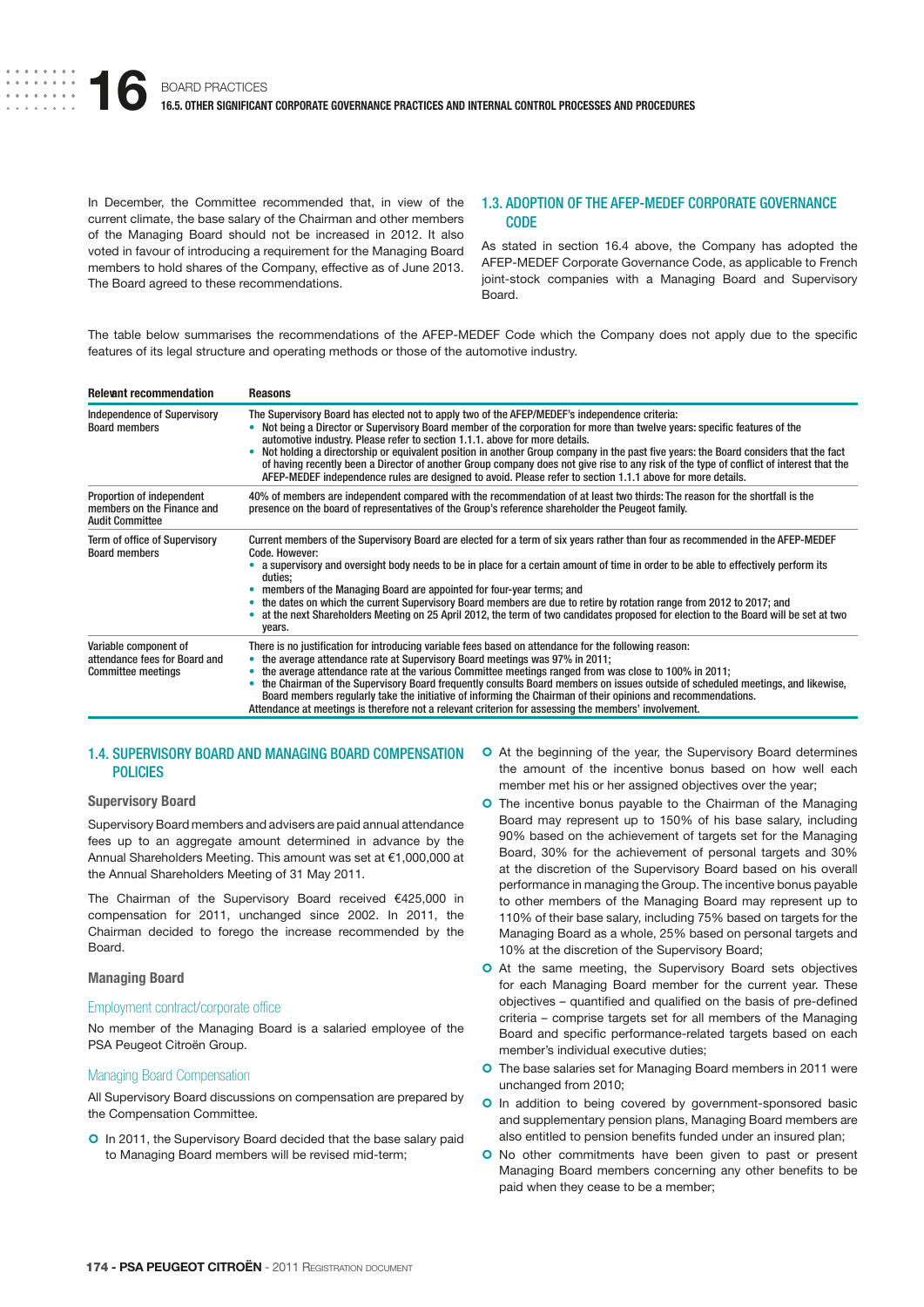**O** The Supervisory Board may also decide to grant stock options and/or performance shares to Managing Board members further to an authorisation granted by shareholders. Where stock options are granted the Supervisory Board determines the lock-up rules that will apply to shares acquired upon the exercise of the options in accordance with the law.

No stock options or performance shares were granted to Managing Board members in 2011. For more information on Managing Board compensation, please refer to section 15 of this Registration Document.

## 1.5. ATTENDANCE AT PEUGEOT S.A. SHAREHOLDERS MEETINGS

Any Peugeot S.A. shareholder may take part in the Company's Shareholders Meetings irrespective of the number of shares held.

Shareholders are advised to obtain an entrance card before the meeting to facilitate their admission. on the day of the meeting shareholders will be asked to provide evidence that they are shareholders of record during the registration process.

A single mail or proxy voting form will be sent to all holders of registered shares before the meeting. Holders of bearer shares wishing to vote by mail or by proxy may obtain the necessary forms from their bank or broker.

In accordance with article R. 225-79 of the French Commercial Code, shareholders may appoint or revoke a proxy (name, first name and address) online at psa-ag-mandataire@mpsa.com, no less than three days before the date of the meeting.

The formalities for attending the Shareholders Meeting to be held on 25 April 2012 will be set out in the Notice of Meeting published at least thirty five days before the date of the meeting in the Bulletin d'Annonces Légales Obligatoires and on the Group's website.

# 1.6. DISCLOSURE OF INFORMATION THAT MAY HAVE AN IMPACT IN THE EVENT OF A PUBLIC TENDER OFFER FOR THE COMPANY'S **SHARES**

This information is provided in this Registration Document as part of the disclosures required under article L. 225-100-3 of the French Commercial Code (see pages 402 and 403).

# **2. RISK MANAGEMENT AND INTERNAL CONTROL PROCEDURES**

# 2.1. OBJECTIVES OF THE PSA PEUGEOT CITROËN INTERNAL CONTROL SYSTEM

As part of its commitment to preventing and limiting the effect of internal and external risks, the Group has set up risk management and internal control systems designed to provide reasonable assurance concerning the achievement of the following objectives:

- **O** compliance with laws and regulations;
- **O** application of the Managing Board's instructions and strategic guidelines;
- O efficient internal processes, particularly those that help to safeguard the assets of the Group's companies;
- **O** reliable financial reporting.

More generally, these procedures and processes also contribute to the proficient management of the Group's businesses, the effectiveness of its operations and the efficient use of its resources.

# 2.2. RISK MANAGEMENT AND INTERNAL CONTROL FRAMEWORK USED BY PSA PEUGEOT CITROËN

PSA Peugeot Citroën is committed to ensuring that its risk management and internal control system complies with the Reference Framework for Risk Management and Internal Control Systems issued by French securities regulator AMF in 2007 and updated in 2010. Banque PSA Finance has a specific system that complies with CRBF regulation 97-02 concerning the internal control systems of credit institutions. Faurecia, whose shares are traded on a regulated market and that acts under the responsibility of its own Board of Directors, has a separate internal control system which it applies independently.

GEFCO has an internal control and risk management system that complies with PSA Peugeot Citroën recommendations and is aligned with the specific features of its business and its organisation.

#### 2.3. INTERNAL CONTROL PRINCIPLES

PSA Peugeot Citroën's internal control system was designed with five key goals in mind:

- O to reflect the Group's strategic objectives, which are to be a global, profitable, independent company that ranks among the world's leading broadline automobile manufacturers:
	- $\bullet$  the entire process is designed to proactively identify the risks capable of affecting the Group over the medium to long term,
	- all of the Group's companies are involved in the process, managing risks and ensuring internal control compliance in all of their operations,
	- $\bullet$  the process focuses on action plans and outcomes, with a constant view to supporting operating efficiency,
	- $\bullet$  the process is underpinned by compliance with applicable laws and regulations, exemplary behaviour and ethical practices, which the Group believes to be essential to responsible growth;
- O to integrate a formal system, the Global Risk Management System (GRMS);
- O to structure the system in such a way that it enables each department or division to deploy the same risk management and internal control process;
- **O** to deploy the system with the support of dedicated standards and IT resources;
- O to make the system auditable based on quality indicators.

## 2.4. PARTICIPANTS AND PROCESSES

## **2.4.1. At Group Level and in the Automotive Division**

There is an overall set of security processes that contribute to the Group's risk management system.

**O** The Group's organisation and operating procedures, as defined by Senior Management, are set out in a number of reference handbooks that form a working framework applicable to everyone.

They include the Organisation Handbook and the Operating Procedures Handbook, which are expanded and updated regularly. These handbooks describe the procedures to follow, the division of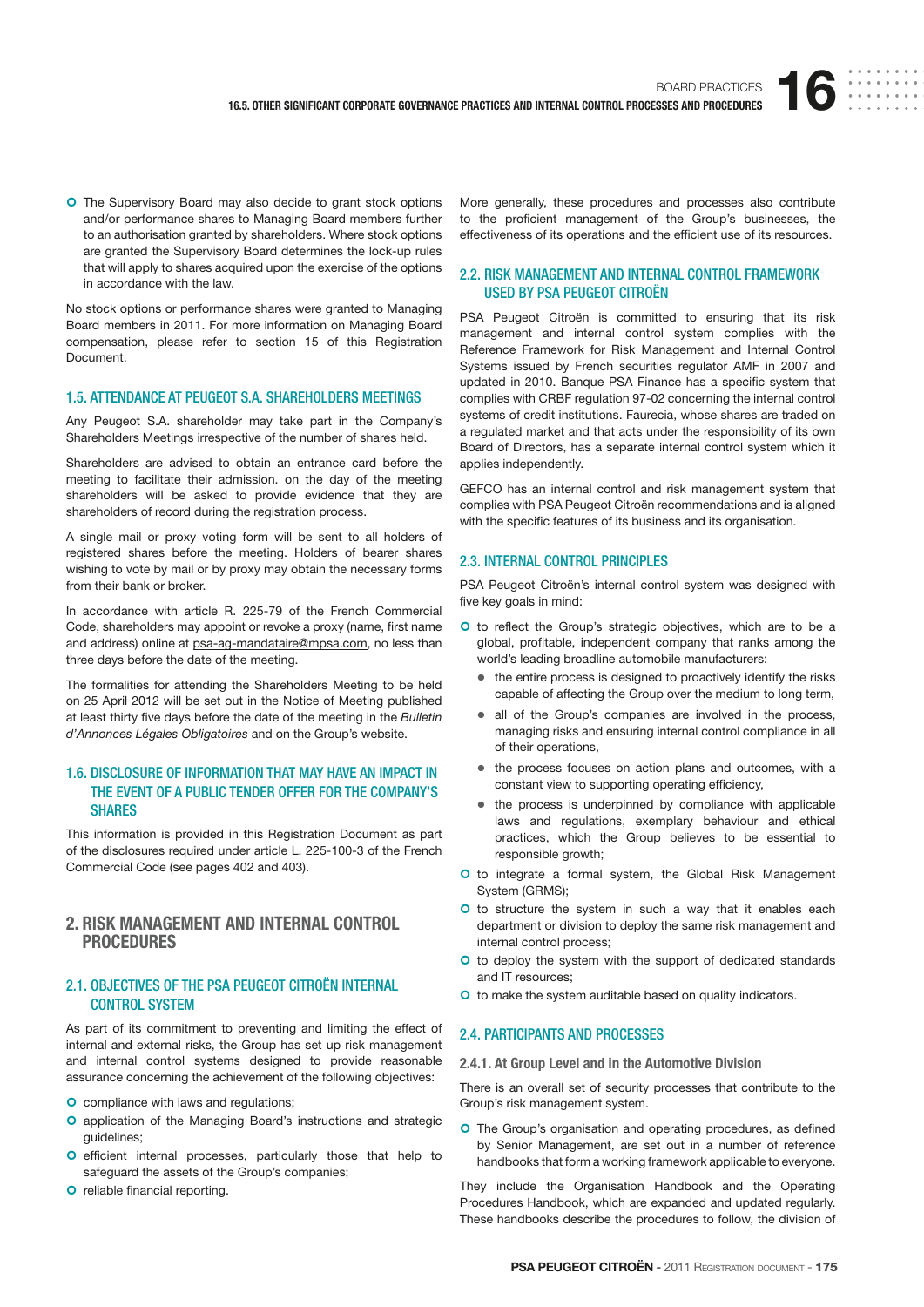responsibilities and the rules to be applied by all employee, in all of his or her day-to-day business activities.

In addition to these handbooks, each department has its own operating manual describing its operating procedures and processes as well as interfaces with the other departments.

All these general and department-specific guidelines are posted on an intranet site dedicated to the Group's Excellence System. This system is based on lean management principles and a culture of continuous progress. It sets out the framework for procedures, management and working methods, which results in formal standards being established.

O A general framework, which comprises a formal risk management system deployed Groupwide.

Each Division or Department is responsible for managing and controlling its own risk in accordance with the corresponding risk management and control guidelines. As such, each one applies in its remit the iterative five-step process described in the Global Risk Management System: (i) identify, (ii) analyse, (iii) assess, (iv) address and (v) control risks. Deployment of this process is managed by an Executive Risk Controller and by the Site Risk Managers, backed as needed by a network of specialists capable of managing specific risks, such as financial and legal risks, information system risks, and risks to physical assets.

The Risk Management and Control Department, which reports to the Corporate Secretary, designs and maintains the Global Risk Management System and the dedicated information system. In this capacity, it works in close cooperation with the network of Executive Risk Controllers and Site Risk Managers, who submit the information that the Department consolidates and analyses to prepare an updated risk map. Every month, the updated map is sent to the Executive Committee along with comments on any difficulties encountered in managing the identified risks and the action plans to be implemented or enhanced.

**O** Specific risk management and control procedures to supplement the general framework.

The Group's Code of Ethics was updated and expanded in 2010. It is directly available to all employees through the Intranet portal. All senior executives are required to formally accept the terms of the Code. An Ethics Committee chaired by the Corporate Secretary meets on a quarterly basis. An international network of Chief Ethics Officers deploys the process in every host country and systematically reports to the Ethics Committee any local ethical issues or breaches of compliance.

The Ethics Committee is responsible for overseeing a fraud prevention system and has tasked the Group's Security Department with managing the system, carrying out investigations, monitoring and reporting incidents.

The Security Department, which reports to the Corporate Secretary, is responsible for defining and coordinating on a global basis all actions intended to protect the employees and tangible and intangible assets of the Group (except for Faurecia) against the risks arising from malicious acts of all kinds.

The Legal Affairs Department, which reports to the Corporate Secretary, is responsible for preparing or verifying the Group's contractual commitments and ensuring their legal and regulatory compliance. It is also in charge of organising the Group's defence in the event of disputes with third parties. In this way, it helps to limit and manage the Group's exposure to legal risks as an employer, a designer and distributor of vehicles, a purchaser of components and a provider of services.

The Management Control Department, which reports to the Chief Financial Officer, is responsible for overseeing the Group's business and financial performance and proposes annual and medium-term targets for growth, operating margin and return on capital employed to Senior Management. It oversees the process of preparing the medium-term plan and the budget guidelines. It prepares annual budgets, updated forecasts and monthly estimates in conjunction with the various business divisions in order to measure and track actual performance against targets. It controls the results of the operating departments and the Group's projects, and produces summary reports. In addition, it carries out other financial tasks, particularly for the automotive business, such as product costings, selling price control, project profitability control, financial monitoring of industrial cooperation with other automakers, negotiations for mergers, acquisitions and disposals, and drawing up formal management rules and standards.

**O** Internal Audit Department's control over the proper application of these general and specific risk management procedures.

The Internal Audit Department, which reports to the Corporate Secretary, ensures that operating procedures are observed and that all general and specific risk management procedures are applied throughout all the Group's departments. It uses the risk map created from the Global Risk Management System as a base for preparing its annual audit plan, which is defined independently and subsequently submitted to Senior Management and the Finance and Audit Committee for review. Internal Audit is also responsible for assessing the degree of maturity of the risk management system and making recommendations for improving its effectiveness. A total of 91 internal audits were carried out in 2011.

**O** The Supervisory Board's control and oversight role.

The Finance and Audit Committee of the Supervisory Board ensures that the risk management and internal control system operates effectively. The Corporate Secretary reports to the Supervisory Board on the systems in place and their degree of maturity, as well as the risk map, with particular emphasis on risks capable of having an impact on the Company's financial and accounting information.

The Board also reviews the Internal Audit Department's organisational and operating principles, expresses an opinion on the Internal Audit plan and is informed of the findings of (i) the Internal Audits performed as part of the plan and (ii) the follow-up audits to check that the recommendations have been implemented.

As mentioned in section 1.2.3.1 above, a Finance and Audit Committee meeting dedicated to internal audit was held in January 2011.

The Finance and Audit Committee may also be asked by the Managing Board, the head of Internal Audit, the head of Internal Control or the Statutory Auditors to review any event exposing the Group to significant risk.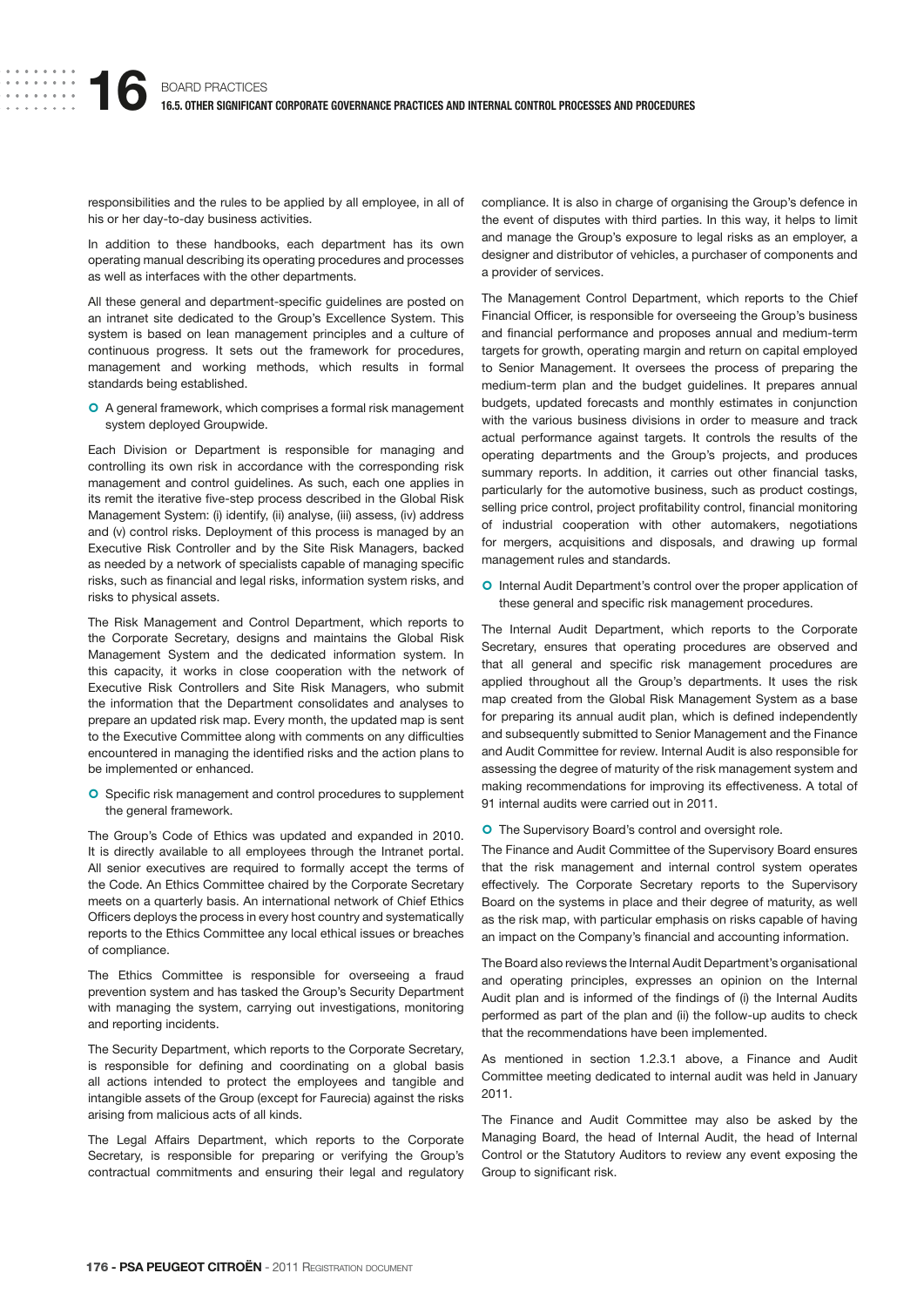#### **2.4.2. Banque PSA Finance**

In line with CRBF regulation 97-02, dealing with internal control systems of credit institutions, the bank's internal control system is organised around two lines of responsibility for recurring controls and periodic controls and the first-tier controls performed by the operating units.

The fundamental principles underpinning the organisation and implementation of internal control are set out in an internal control charter that describes the system's organisation, resources, scope, missions and processes.

# Recurring Controls

#### First-tier Controls, the Lynchpin of the Internal Control System

First-tier controls are carried out in the operating units. They are either embedded in procedures and performed by all employees in the normal course of their work, or they are performed by dedicated employees within the operating units. They are supervised by the structures responsible for recurring controls.

## Second-tier Controls

Second-tier controls are performed by three departments and include controls concerning (i) compliance, (ii) operational risks of the finance companies, including insurance entities, and headquarters, (iii) accounting processes and procedures and (iv) the finance, treasury and IT services provided by the PSA Peugeot Citroën Group on the Bank's behalf.

The Compliance unit is responsible for preventing, controlling and overseeing compliance risks. In particular, it verifies that the Bank meets its obligations concerning data protection, the prevention of money laundering and compliance of new or substantially modified products. It ensures that the required systems are put in place and organises compliance training. This unit is also responsible for regulatory oversight and ensuring that the Bank effectively incorporates regulatory changes into its business, particularly into its IT systems.

Controls over operational risks for the finance companies and headquarters include (i) recurring assessments of the effectiveness of the operational risk management systems put in place within the Bank, including for outsourced services, and (ii) specific second-tier controls. This unit is responsible for ensuring that operations staff regularly perform key first-tier controls on risks classified as major.

The department in charge of controlling operational risks associated with accounting, IT, refinancing and treasury processes performs recurring controls in all of these areas. In particular, it has developed a control certification system for the accounting department, whereby the finance managers of the Bank's subsidiaries and branches are required to sign a document after each accounts-closing process confirming that key controls over major accounting risks have been performed and providing the results of these controls.

These departments base their work on a risk map that sets out the main risks to which the Bank is exposed. The risk map helps to ensure the underlying strength of Banque PSA Finance's internal control system, by highlighting identified risks, potential losses that may arise from these risks, first-tier controls and the results of these controls, as well as the results of second-tier controls and any residual risk.

#### Risk Management Function

This regulatory unit, which reports to the Corporate Secretary, was set up in 2010 following a new Autorité de Contrôle Prudentiel requirement. It is responsible for measuring and overseeing all the bank's risks other than compliance risks on a consolidated basis and reports to the Banque PSA Finance's Executive Committee and Audit Committee.

The second pillar of Basel II is currently being incorporated into the Bank's risk management system.

#### Periodic controls

Periodic - or third-tier - controls consist of periodically checking transaction compliance, risk levels, compliance with procedures and the effectiveness of recurring controls.

They are performed by the Internal Auditors, based on an Internal Audit plan that provides for all of the Bank's units and processes (including those that are outsourced) to be audited at least once every three years.

#### Oversight by Executive Management and the Board

The internal control system is overseen by executive management and the Board, supported by various committees.

The Board of Directors verifies that the Bank's main risks are properly managed and obtains assurance about the system's reliability, through the Audit Committee. The Audit Committee reviews the lessons to be learned from risk monitoring activities and from recurring and periodic controls. It meets at least four times a year.

Executive management is responsible for defining and implementing the system of internal control. It oversees the system's efficiency and effectiveness, and ensures that adequate resources are assigned to internal control. In carrying out these duties it draws on the minutes of meetings of the Internal Control Committee, which has front-line responsibility for the operational management of the internal control system.

#### Organisation of Internal Control

The internal control system is built around regular first-tier controls, primarily through delegations of authority applicable to all operating units and Corporate Departments. These delegations of authority determine the levels at which decisions must be made in the areas of banking and financial transactions, loan approvals, lending terms, new products and services and expenditure commitments.

At Group level, committees have been set up to determine and implement Bank policies in the areas of internal control and decisionmaking processes during regular meetings. These committees are as follows:

- **O** the Credit Risks Committee, which monitors changes in troubled loans and credit losses, analyses the performance of the risk selection systems, and reviews changes in Basel II rules;
- **O** the Lending Margins Committee;
- **O** the Products and Processes Committee;
- **O** the Group Credit Committee, which reviews wholesale and fleet financing applications;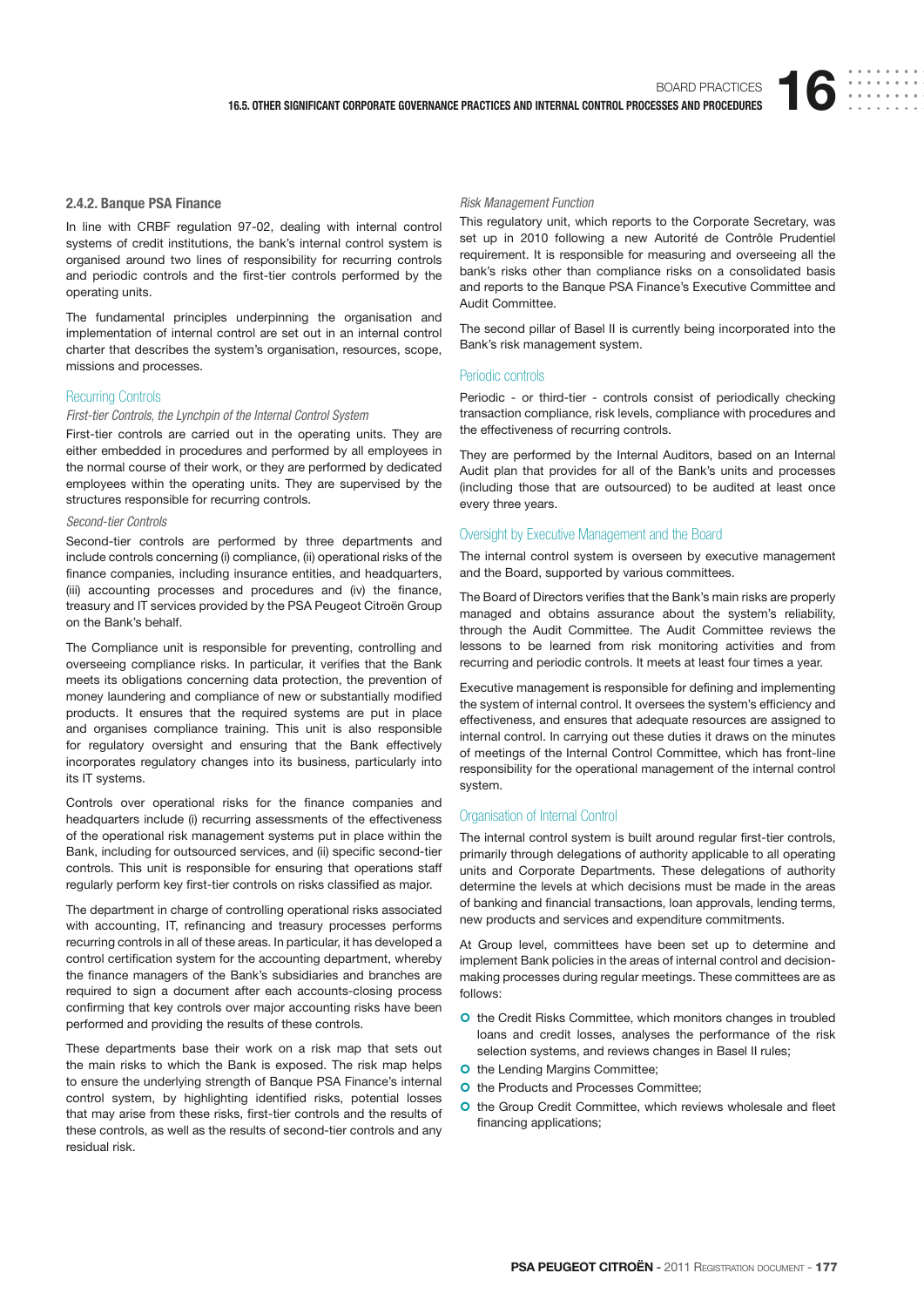- O the Refinancing Committee, which reviews the results of the Bank's refinancing and interest rate risk management policies;
- O the IT Security Committee;
- **O** the Compliance Committee.

#### **2.4.3. Faurecia**

In performing its duties, Faurecia's Board of Directors is supported by an Audit Committee that plays a key role in the internal control process, particularly by reviewing (a) the process used for preparing and controlling financial information, (b) the effectiveness of internal control and risk management systems, and (c) the statutory audit work on the parent company and consolidated financial statements. The Committee also conducts in-depth analyses of material financial transactions and reviews the Group's financial performance indicators.

Faurecia's internal control system is based on a set of resources, behaviours, procedures (available for consultation by all employees via the Faurecia Intranet) and actions geared to the specific features of each company and the Group as a whole. It is intended to:

- O contribute to the proficient management of Faurecia's businesses, the effectiveness of its operations and the efficient use of its resources; and
- O enable Faurecia to deal effectively with significant operational, financial or compliance risks.

The internal control system aims to provide reasonable assurance about the achievement of the following objectives:

- O compliance with laws and regulations;
- **O** application of the instructions and strategic guidelines issued by Senior Management and the Board of Directors;
- O efficient internal processes, particularly those that help to safeguard the Company's assets;
- **O** reliable financial reporting.

The procedures also concern programme controls designed to track the performance of contracts to supply complex equipment to automakers – in the acquisition, design and production phases – as well as financial and accounting controls intended to ensure that financial and accounting information is properly processed, thereby ensuring the Group's responsiveness.

The Internal Audit Department is responsible for overseeing the internal accounting and financial control systems and their effectiveness. It makes sure that the overall system is complete, consistent and adequate, and that procedures are followed at all times through audit assignments based on random sampling and investigations. In the event of a breach, it ensures that appropriate corrective plans are implemented and reports on the effectiveness of the internal control system. With a view to continuous progress and spreading identified best practices throughout the Group, the Internal Audit Department strengthened its resources by setting up two new non-European units in 2011, one in the United States and one in China.

## **2.4.4. GEFCO**

GEFCO performs appropriate controls at each level of the organisation, covering the financial, accounting and operating aspects of its business.

The basic units in the GEFCO organisation are the agencies, which are structured as profit centres, guaranteeing that each service is properly recorded, invoiced and paid for.

Each subsidiary aggregates the income statement data received from its agencies and ensures that the financial flows comply with prevailing standards. Lastly, headquarters internal control teams check each subsidiary's accounts using the information systems covering most of GEFCO's operations.

Accounting system, financial statement preparation and management review processes are based on the standards and principles used by the PSA Peugeot Citroën Group.

GEFCO's operational internal control system includes a selfassessment process for the business operations aligned with PSA Peugeot Citroën recommendations to identify, analyse and address the main risks involved in GEFCO objectives.

The data reported in 2011 by the Group's 27 subsidiaries and 338 agencies via a dedicated information system were used to define action plans to drive improvements that will contribute to GEFCO's operational excellence. As a result, GEFCO implemented several measures in 2011 designed to reinforce the segregation of tasks and control over payment systems.

The internal control procedures are assessed during audits carried out across the GEFCO group by the PSA Group's Internal Audit team.

# 2.5. PREPARATION AND PROCESSING OF ACCOUNTING AND FINANCIAL INFORMATION

The Finance Department is responsible for defining and implementing a specific internal control system for accounting and financial matters, in addition to the Global Risk Management System described above, which also applies to it in the same way as any other department of the PSA Group.

#### **2.5.1. Accounting and Financial Organisation**

The Finance Department uses a technical and organisational framework called "Nordic", which covers accounting and consolidation standards, best accounting practices, integrated accounting standards, financial management standards, financing and cash management standards and tax-related standards. The framework is accessible to all Group employees to ensure that standards are applied uniformly. Different managers are responsible for updating specific categories of standards in line with their areas of specialisation.

The Group's accounting standards describe the accounting policies applicable to all subsidiaries, based on International Financial Reporting Standards (IFRSs) as approved by the European Union, and taking into account the accounting options selected by the Group and any standards that have been early adopted. They set out the accounting treatment and accounting entry structures for complex and/or new transactions. Specific standards are applied for Banque PSA Finance and Faurecia to reflect the specific nature of their businesses.

The guidelines on best accounting practices prepared by the Automotive Division Accounting Department are accessible by all Automotive Division employees. They help to ensure consistent application across the Group of best practices identified in terms of accounting quality and internal control.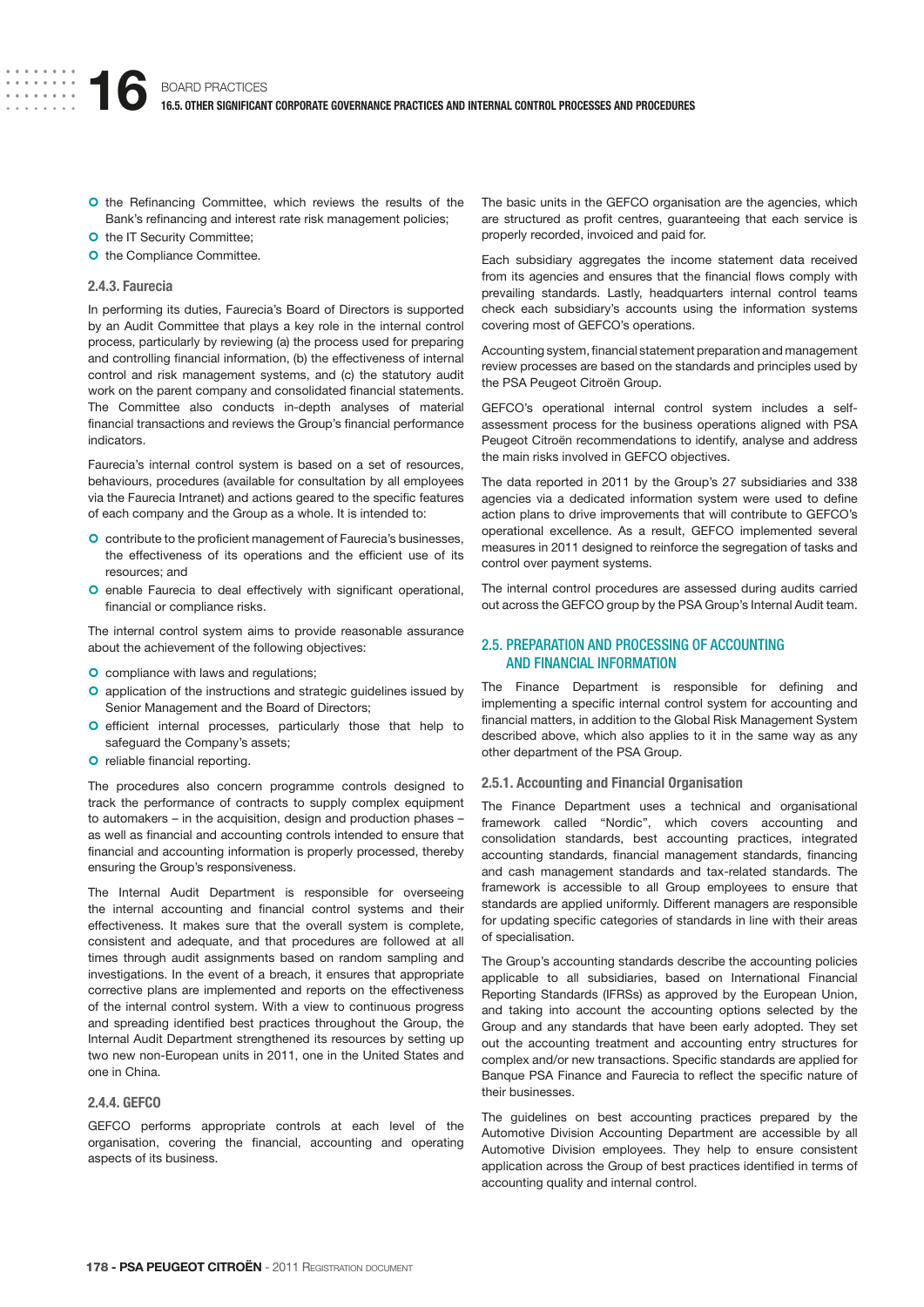All the Group's accounting, finance and management control units receive an annual Group reporting timetable drawn up by the Corporate Management Control Department, setting out for each monthly period the various accounting close and reporting dates, as well as the dates of performance review meetings. The Consolidation Department also prepares and sends out a standard setting out the timetable for the submission and processing of subsidiaries' consolidation packages.

The accounting and financial information systems developed and/or implemented in the Group by the Information Systems Department meet the needs expressed by users (accounting, consolidation, management control, finance, treasury). Each application is classified in terms of availability, integrity, confidentiality and traceability of information sent or produced. The classification determines the requirements in terms of access clearance (confidentiality and traceability) and business continuity and recovery plans (availability and integrity). Data archiving and backup procedures have been implemented to comply with legal requirements for keeping data and to create audit trails guaranteeing data traceability.

To uphold and improve the quality of accounting and internal control within the Group's Automotive Division, an Accounting Quality Plan has been implemented at the level of each accounting team in the relevant Departments, under the responsibility of the Chief Financial Officer. This plan comprises all internal actions taken to implement the recommendations of the internal and external auditors, as well as those of the teams themselves. A meeting is held every quarter under the Chairmanship of the Group's Chief Financial Officer to monitor the Accounting Quality Plan.

## **2.5.2. Procedures Relating to the Preparation and Processing of Accounting and Financial Information**

Published financial information comprises the consolidated financial statements of the PSA Group and the statutory financial statements of Peugeot SA, approved by the Managing Board and presented to the Supervisory Board, as well as analyses of the data included in these financial statements and press releases issued by the Group.

Monthly, half-yearly and annual results are validated jointly by the Accounting units, the Consolidation Department, the Corporate Management Control Department and the Management Control units of each division. Senior Management reviews the full set of consolidated financial statements on a monthly basis.

The consolidated financial statements are prepared by the Consolidation Department, which is also responsible for Group accounting policies. The statements are prepared in accordance with IFRSs as adopted by the European Union, and the individual statutory accounts of the Group's subsidiaries are restated to align them with IFRS, apart from Faurecia and the companies that Faurecia consolidates. The subsidiaries' accounts are prepared under the responsibility of the Accounting and Finance Departments within the various divisions (Automotive, Automotive Equipment, Transportation

and Logistics, and Finance). These departments, in liaison with the operating units and the Management Control Department, ensure the accuracy of the individual statutory accounts and the consolidation packages and systematically co-validate them. The Consolidation Department produces a full set of consolidated financial statements each month, both for internal management and external reporting purposes for the half-year and full-year closings. It also prepares the individual statutory accounts and restated IFRS accounts for Peugeot S.A.

The accounts are consolidated by separate dedicated teams for (i) the Group as a whole, (ii) Banque PSA Finance and its subsidiaries and (iii) Faurecia. Each month, all consolidated companies send their dedicated team their detailed financial statements, including their income statement, balance sheet, cash flow statement and analyses, prepared in compliance with Group standards, for integration into the consolidated accounts. Each subsidiary is responsible for preparing regular reconciliations between their statutory equity and equity reported in the consolidation package. These reconciliations are checked by the consolidation team in order to check that deferred taxes are properly stated. All consolidation adjustments are controlled and traced. An overall analysis of changes in the main consolidated income statement, balance sheet and cash flow statement items is communicated each month to Senior Management.

The reliability of data reported by the subsidiaries is verified by their own management control teams, the Division-level Accounting and Finance Departments and the Group Consolidation Department.

The subsidiaries' financial statements are reported via the Magnitude system, which has been set up at all consolidated subsidiaries to guarantee data security and traceability.

Off-balance sheet commitments are identified within each Group company and reported to the consolidation team.

Asset control procedures are based on annual inventories of goods held by PSA Peugeot Citroën as well as inventories of property, plant and equipment held at Group sites, based on cycle counts which ensure that each asset is counted at least once every three years. The inventories are governed by strict procedures concerning segregation of tasks and count controls to ensure that the results are reliable.

Investment and financing strategies and strategies for evaluating counterparty risks arising from financial market transactions are approved by the Finance Department.

The Financial Communications Department, which reports to the Finance Department, is responsible for relations with investors and the financial markets authorities. It coordinates the work done by the various Group entities on preparing the annual Registration Document and ensures that the timetable for its preparation and publication is met. The Management Control Department is responsible for drawing up and presenting summary data used to analyse results and provide forecasts.